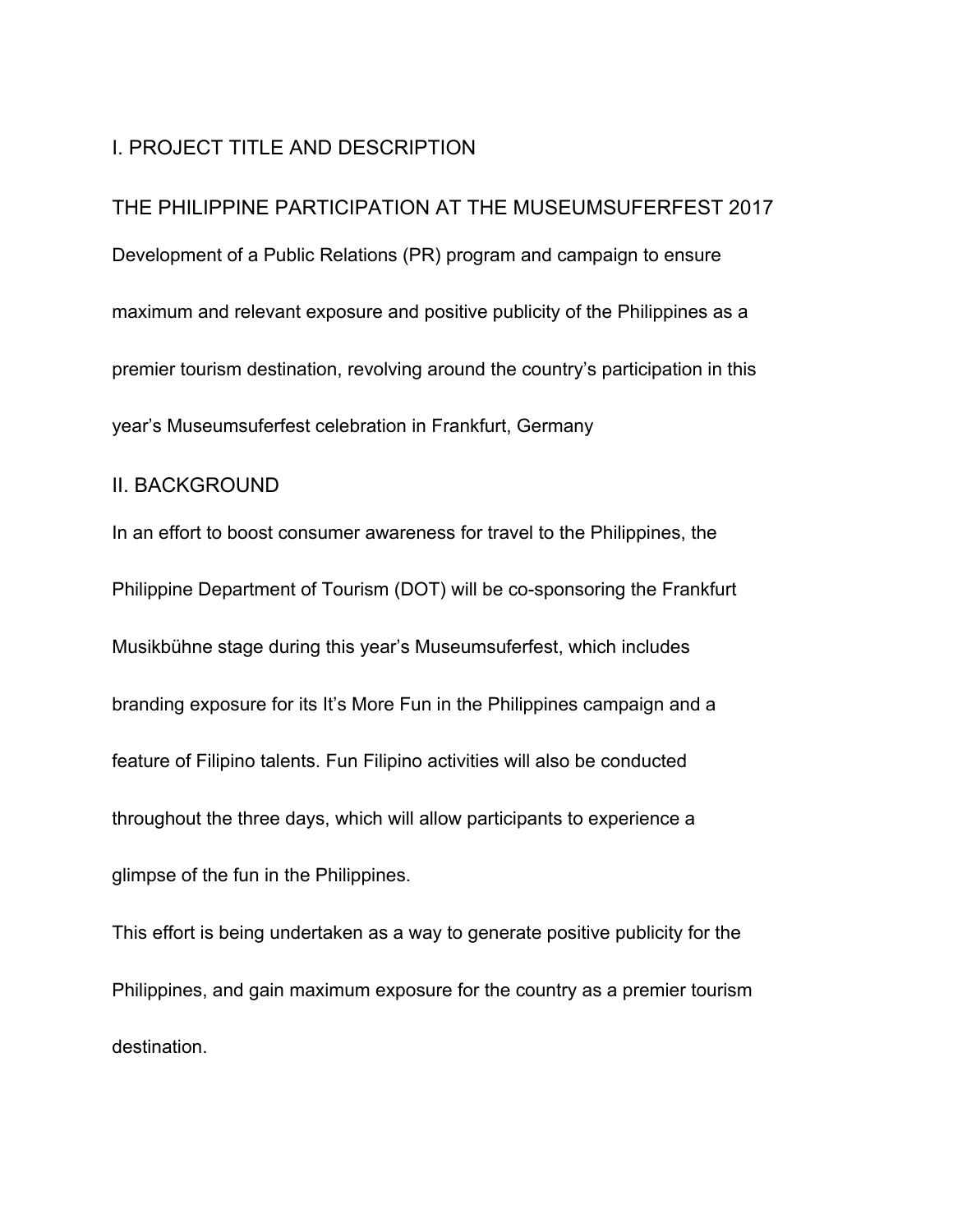III. Objective

• An integrated and comprehensive Public Relations (PR) program and campaign are needed to generate positive publicity for the Philippines particularly in the Hessen region, hinging on its participation in this year's Museumsuferfest. This PR campaign must ensure maximum exposure for the country, including display in relevant and high impact traditional, digital, and social media platforms before, during, and after the

Museumsuferfest.

• These Public Relations activities shall project the Philippines as a premiere tourism destination, in conjunction with its It's More Fun in the Philippines campaign.

## IV. SCOPE OF WORK / DELIVERABLES

**a. Publicity generation:** arrange for various press coverage before, during, and after the Museumsuferfest highlighting the Philippines as a premier travel destination

This includes:

- Developing an integrated PR plan/program, indicating the target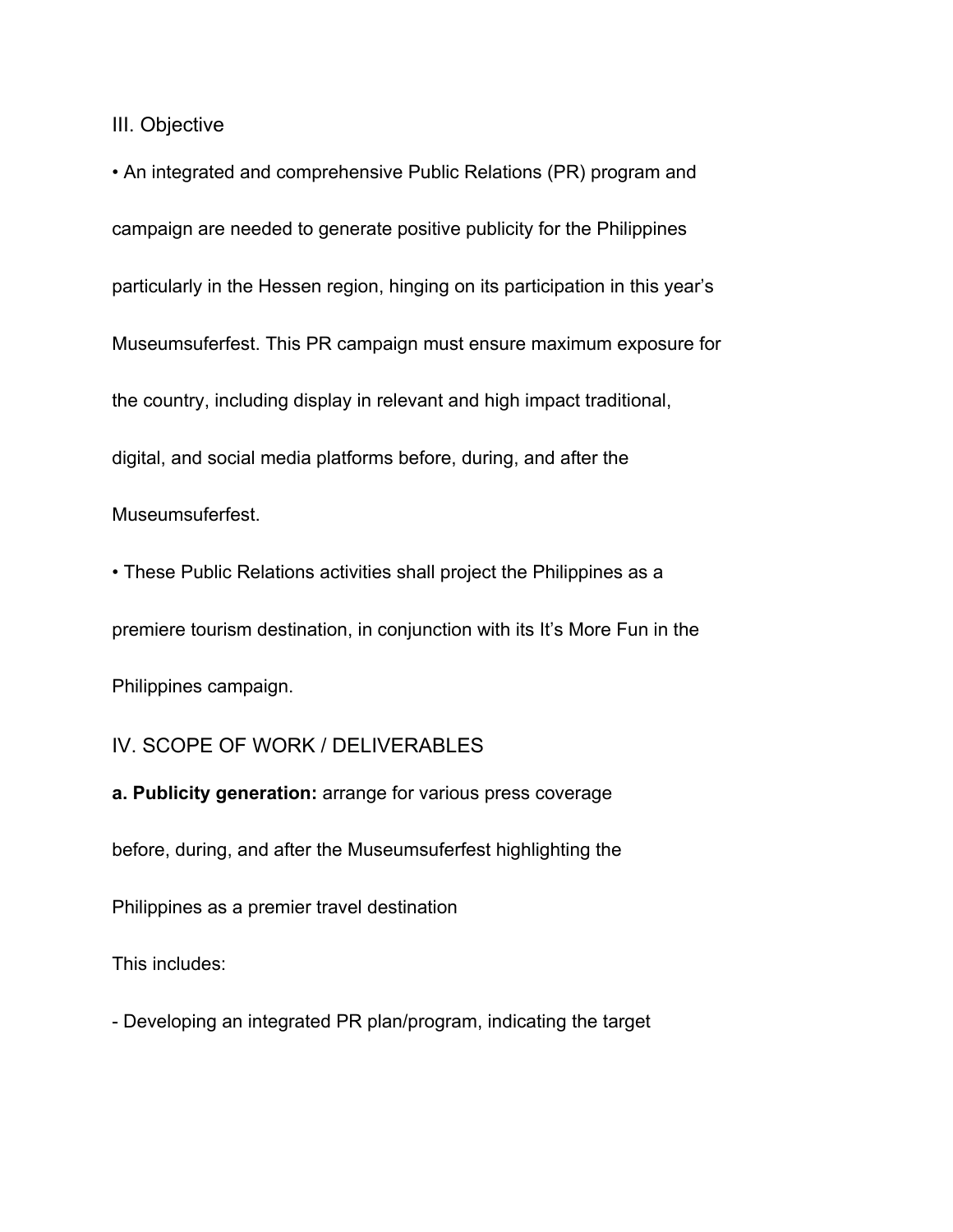levels of reach/impact, and other forms of measurement that will reflect how an increase in awareness on the Philippines as a premier travel destination will be achieved throughout this campaign

- Identifying media publications and outfits with a wide reach and high relevance particularly for audiences in the Hessen region, covering traditional, digital, and social media platforms - Organizing a roundtable discussion with relevant and influential bloggers, journalists, and various media platforms in Germany, particularly catering to audiences in the Hessen region - Developing content appropriate for each identified media publication and outfit, consistently projecting a positive perception of the Philippines and communicating the fun in the Philippines, and ultimately promoting the country as a young, dynamic, and premiere tourism destination - Handling high-quality and premium graphic design of

promotional materials that will be released and used throughout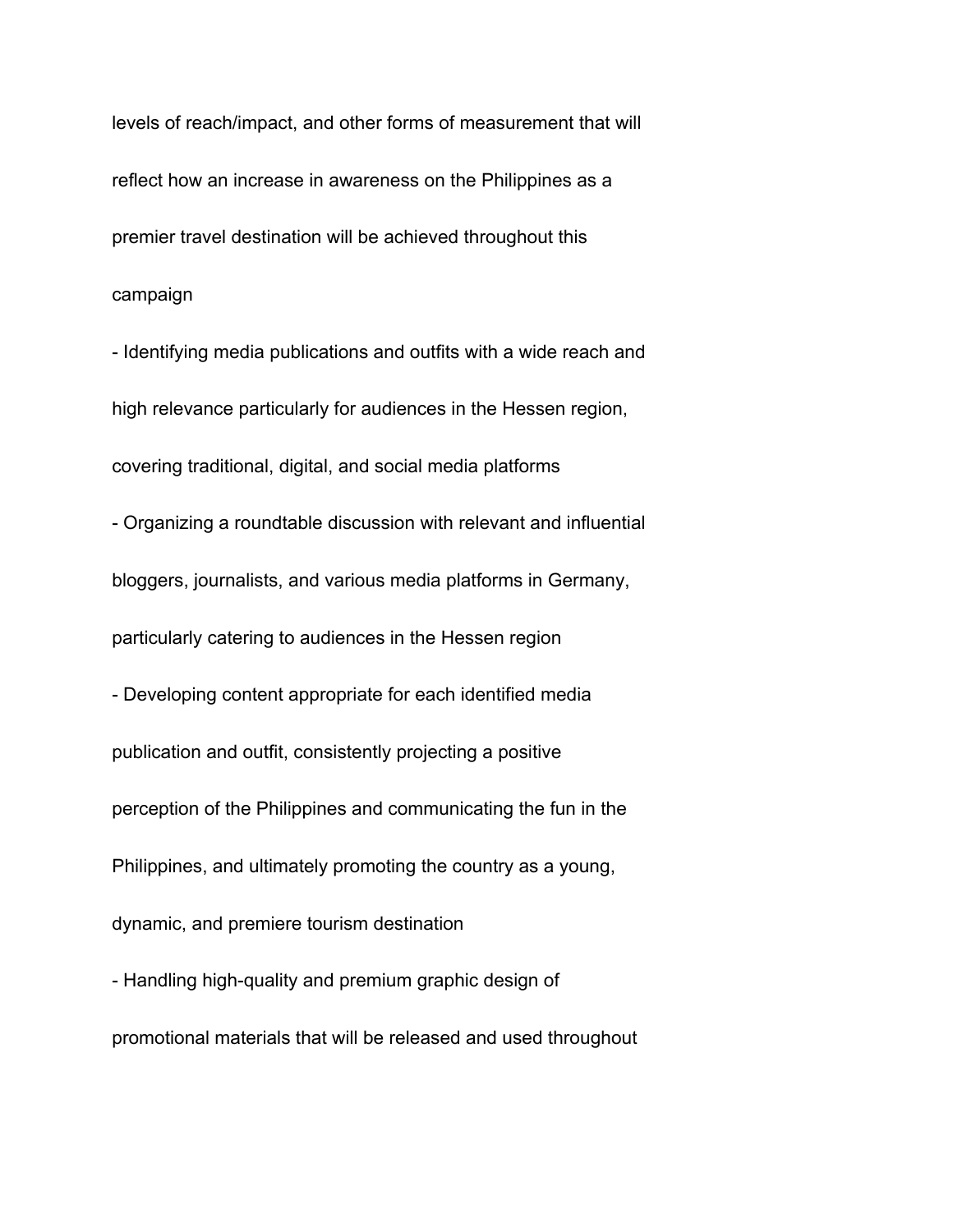the duration of the campaign

- Generating official Press Releases before, during and after the Museumsuferfest and whenever deemed necessary, and securing approval for the same before disseminating to an extensive media contacts list with high reach for consumers in the Hessen region

- Arranging for media interviews and press coverage of the Philippine participation in this year's Museumsuferfest

- Suggesting creative ways to maximize the Philippines' participation in the Museumsuferfest, as a way of increasing consumer interest for the brand

- Arranging for publicity coverage in relevant media platforms focused on the areas of Hamburg, Münich, Düsseldorf, Stuttgart, and other identified areas further to discussions and agreements

# **b. Management of the Philippines' Performances in the Frankfurt Musikbühne during the Museumsuferfest**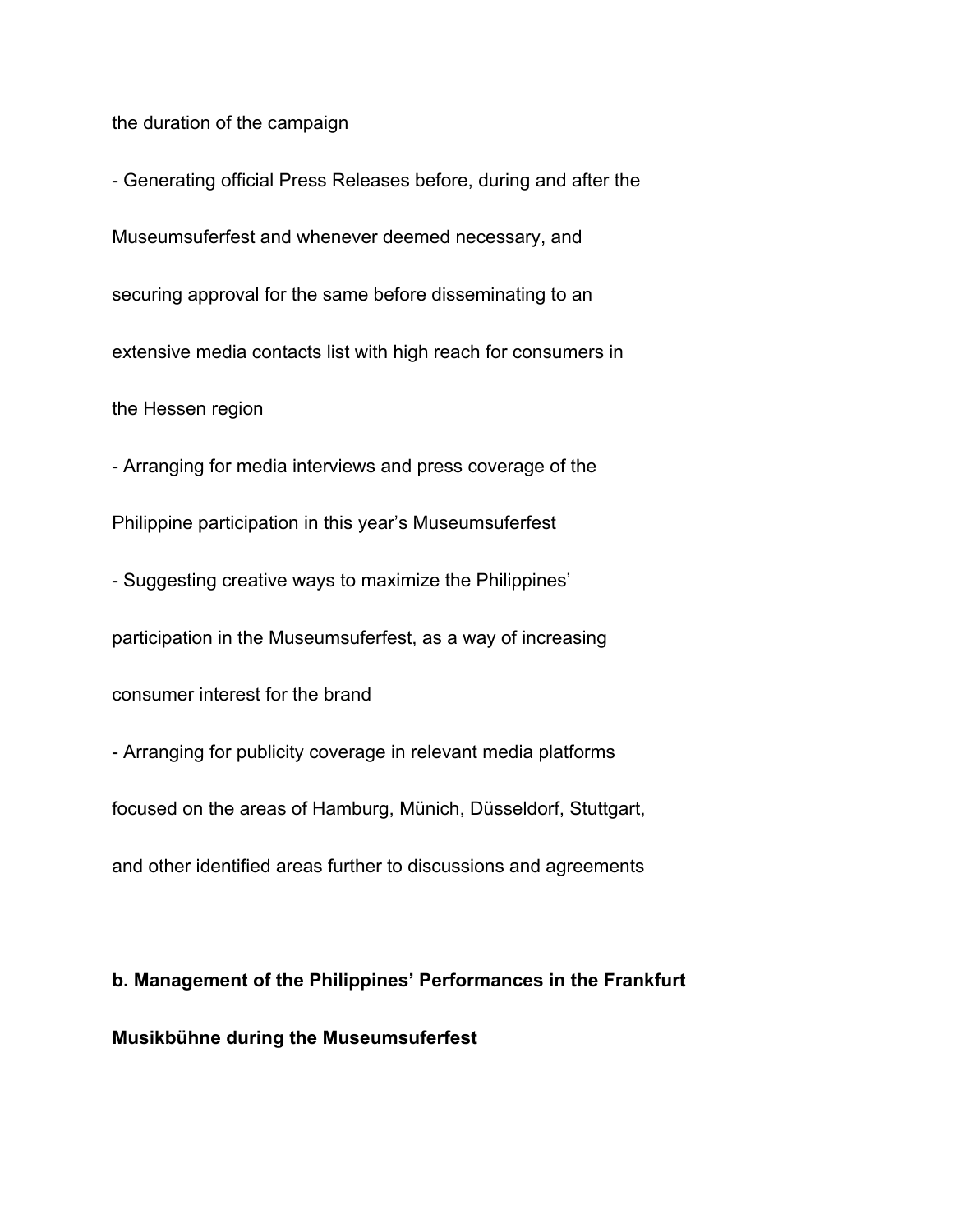- Management of the Philippines' special guests including members of the travel industry, travel writers, and other influencers who may be able to generate interest for the brand. This includes inviting the guests to the event, coordinating for their attendance before and during the event, and handling the guests during the event

- Securing photographer/s and/or videographer/s to ensure appropriate coverage for the event

- Facilitation of the program of the Philippines, including all

opportunities that allow for publicity for the brand

#### **c. Generation of a comprehensive post-event report**, reflecting media

mileage gained and copies of the published articles / media exposure

on the Philippines

### V. MINIMUM QUALIFICATIONS FOR SUPPLIERS

a. Full service PR agency operating in Germany and preferably in

Frankfurt, with relevant contacts in the media and travel industry, and

able to facilitate the requirements and deliverables as stipulated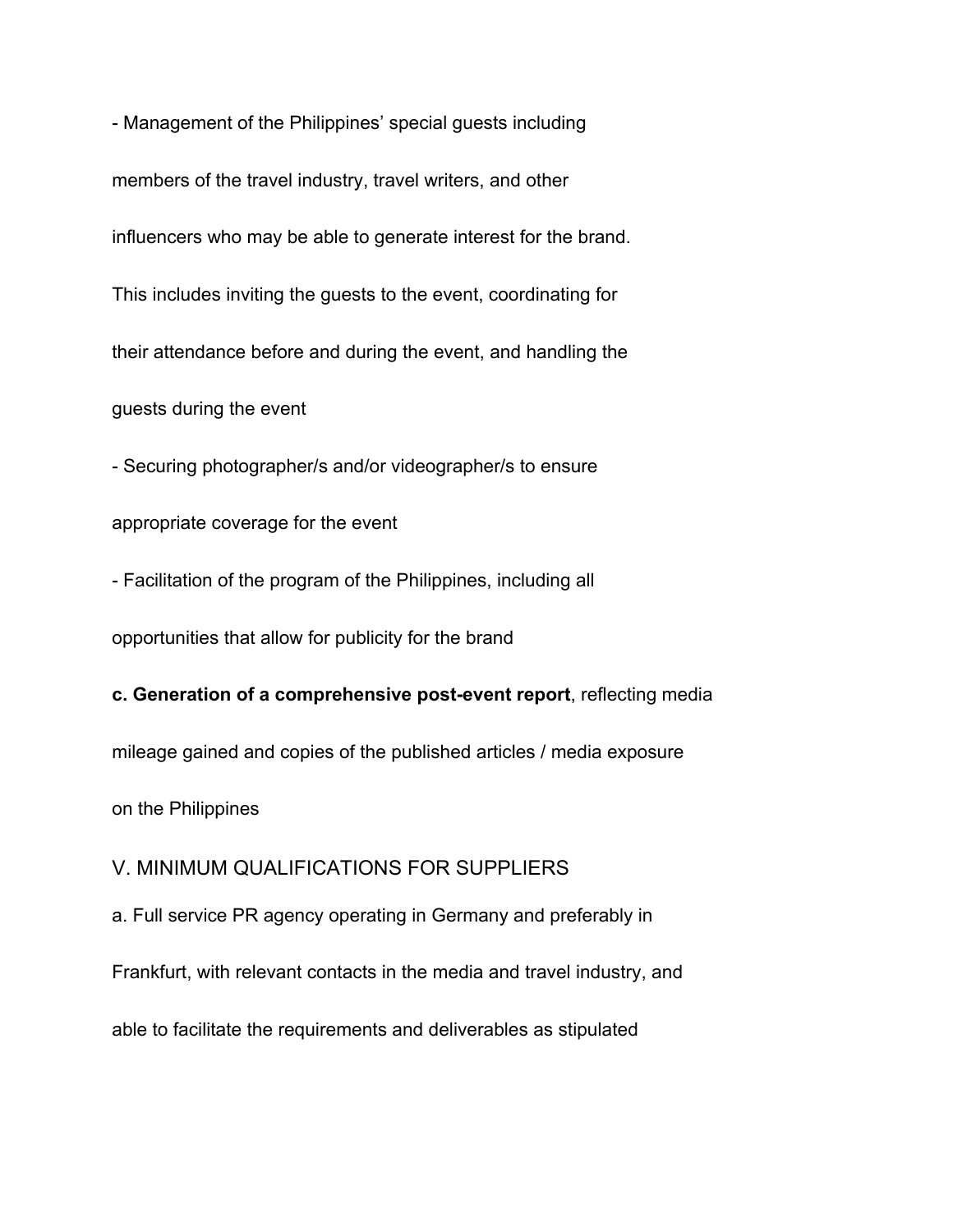#### above

b. Dedicated Account Manager and Account Director to oversee the project and coordinate with the DOT with respect to the execution and implementation of the campaign

c. Presentation of similar projects previously undertaken, particularly in

the Hessen region. If not available, please present case studies of

projects undertaken in Germany

VI. TIMELINE AND SCHEDULE OF WORK

**July 3, 2017:** Submission of bid proposals, inclusive of publicity

requirements according to these Terms of Reference,

and mandatory legal documents

**July 4, 2017:** Selection of the DOT Frankfurt office and the Tourism

Promotions Board (TPB) of the winning PR Agency

assigned to handle the publicity activities for the

Philippines in line with its participation at the

Museumsuferfest.

**July 6, 2017:** Submission of revised PR and communications plan,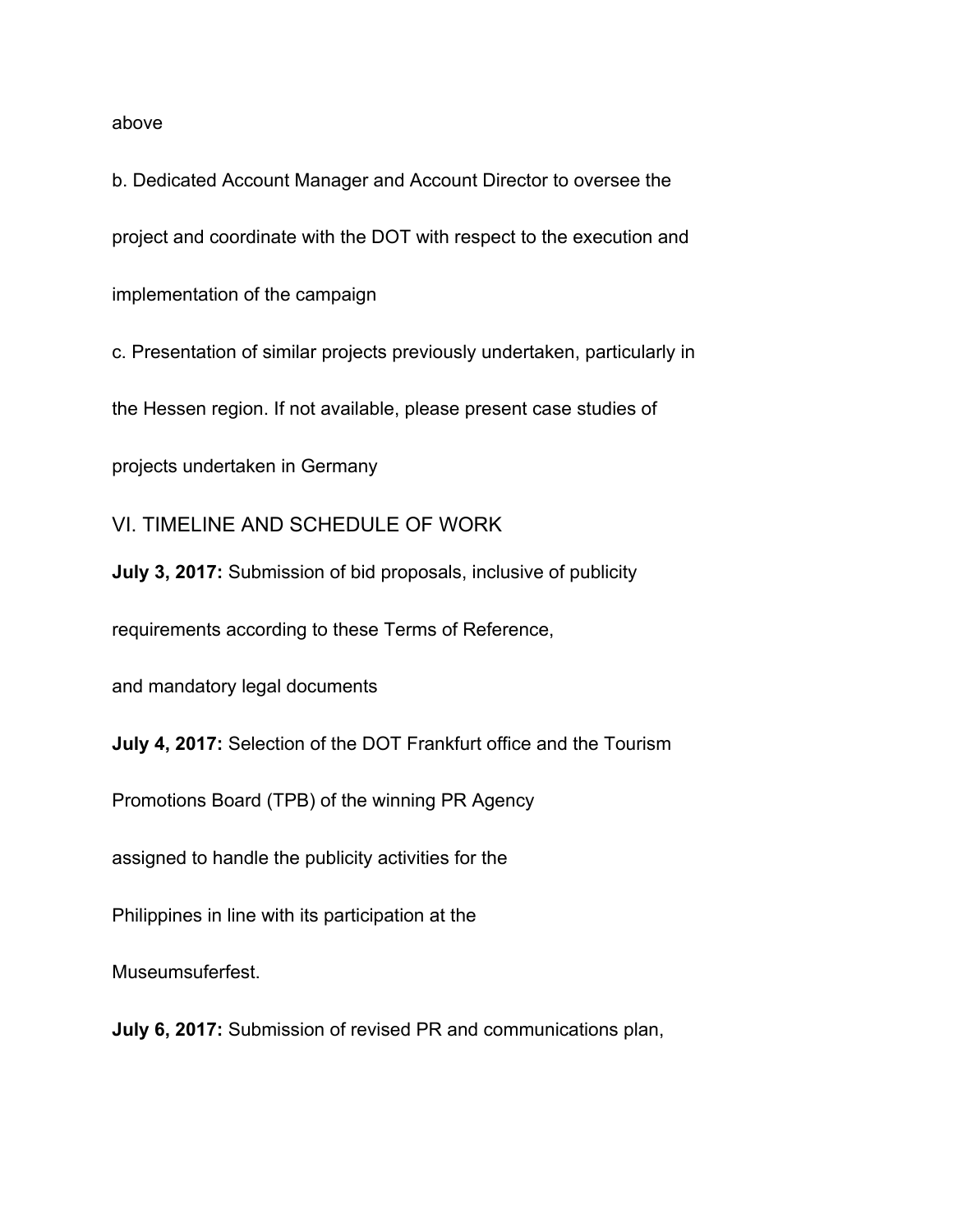including firmed up proposals on how to implement each aspect of the PR plan, timelines, and schedule of appointments, based on the DOT-Frankfurt Office and TPB's feedback on the winning bidder's original proposal **July 10, 2017:** Coordination for the full implementation of the PR plan, including special media and consumer activities that will be implemented before and during the Museumsuferfest

**Aug 25 to 27:** Museumsuferfest proper

**Sept 15, 2017:** Submission of post-event report

VII. BUDGET

• The total budget allocation for the project is €40,000.00 inclusive of taxes and other applicable fees, including but not limited to PR agency fees, operational expenses, press coverage fees, production fees, documentation costs, among others. The financial proposal should allow for modifications in accordance with the needs and requirements of the end user.

• Interested bidders must present a budget breakdown in their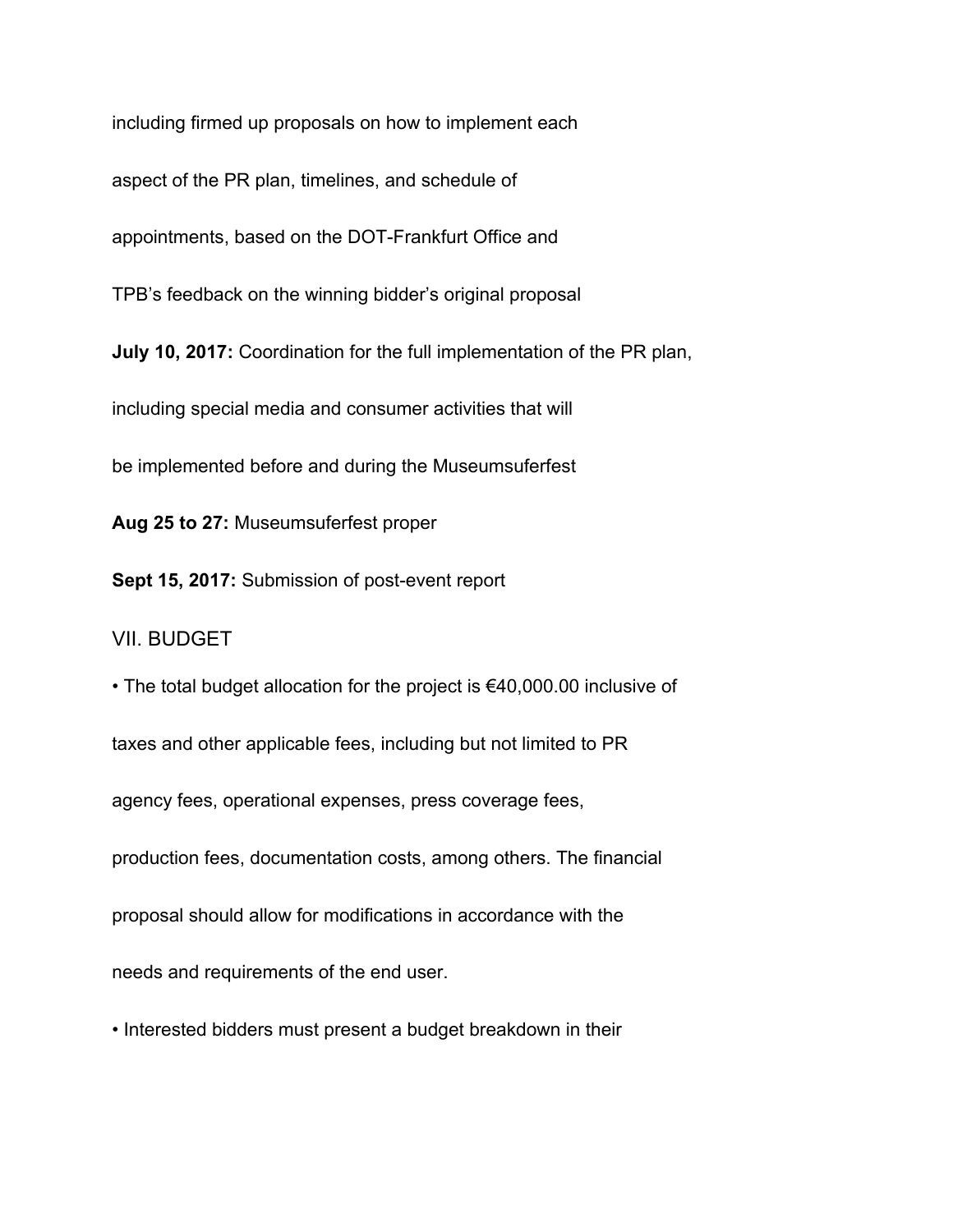proposal, indicating the components of their proposed budget.

# VIII. DOCUMENTARY REQUIREMENTS

- Signed Terms of Reference (all pages should be initialed)
- Company registration documents and appropriate licenses
- Latest Tax clearance
- Company portfolio containing similar projects previously undertaken in

the past 5 years.

The winning bid shall be determined based on the proposal with the most

advantageous financial packaged cost, provided that the amount of the bid

does not exceed the established total budget for the project.

## IX. PAYMENT PROCEDURES

Compliant with the procedures of the Philippine Government

Required supporting documents for payment:

- Original copy of contract
- Original copy of invoice following signed contract
- 50% balance 30 days upon receipt of invoice
- Remaining 50% balance upon completion of the scope/deliverables

## X. CONTACT PERSON